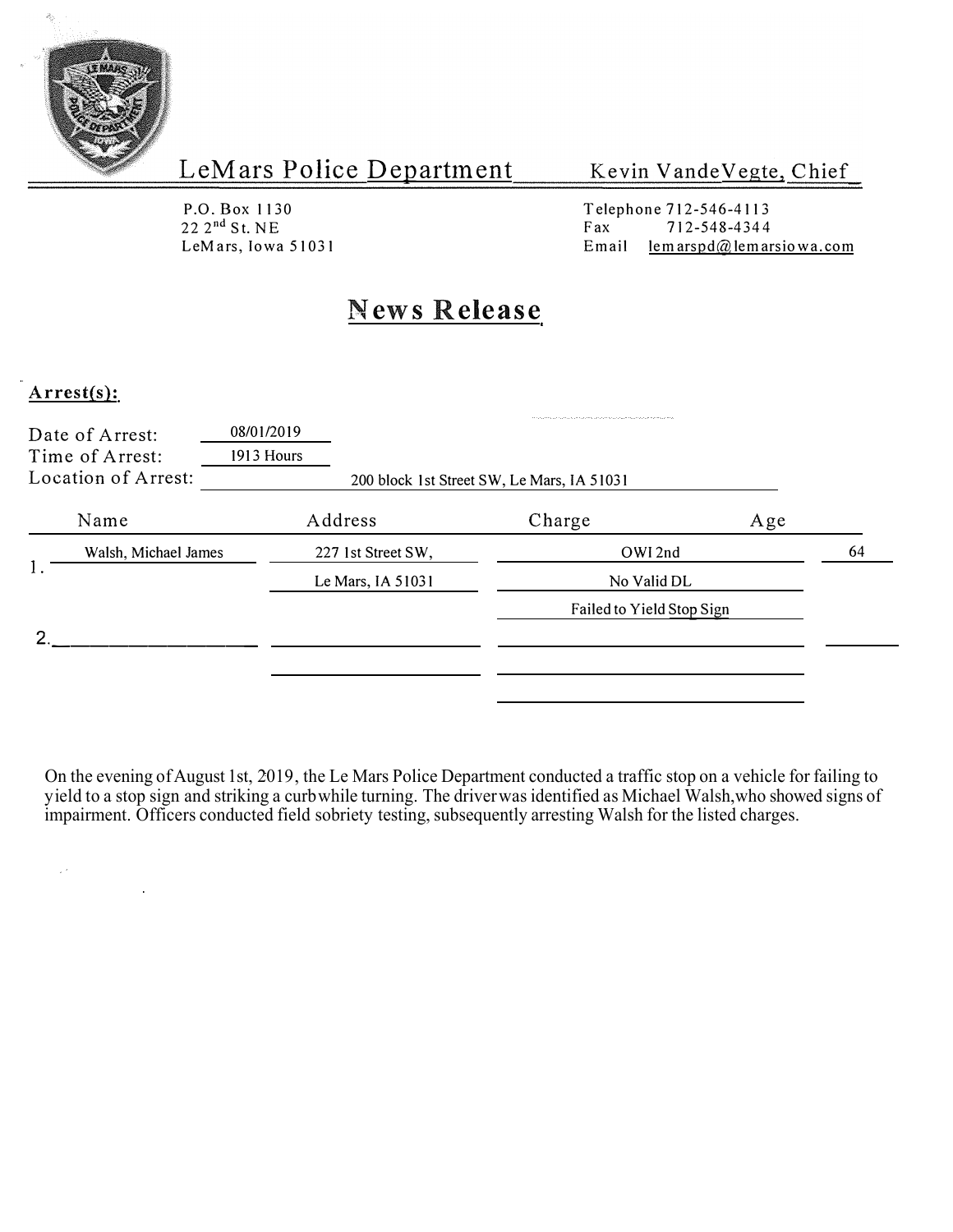

Kevin Vande Vegte, Chief

P.O. Box 1130 22 2 nd St. NE LeMars, Iowa 51031 Telephone 712-546-4113 Fax 712-548-4344<br>Email lemarspd@lemar  $lemarspd$  emarsiow a.com

# **News Release**

#### **Arrest(s):**

|   | Date of Arrest:<br>Time of Arrest:<br>Location of Arrest: | $08 - 02 - 19$<br>0250 hours | 650 4th Ave NE LeMars Ia |     |  |
|---|-----------------------------------------------------------|------------------------------|--------------------------|-----|--|
|   | Name                                                      | Address                      | Charge                   | Age |  |
|   | Matthew Ruud                                              | LeMars                       | Public Intoxication      | 28  |  |
|   |                                                           |                              | Possession Marijuana     |     |  |
| ≘ |                                                           |                              |                          |     |  |
|   |                                                           |                              |                          |     |  |

On August 2nd, 2019, at approx 0245 hrs, Le Mars officers were dispatched to 650 4th Ave NE in regards to a disorderly subject. The caller reported an intoxicated subject was pounding on a door, causing a disturbance. Upon officer's arrival, Ruud waslocated and found to be in a state of intoxication. Ruud was also found to be in possession of marijuana and transported to the Plymouth County Jail.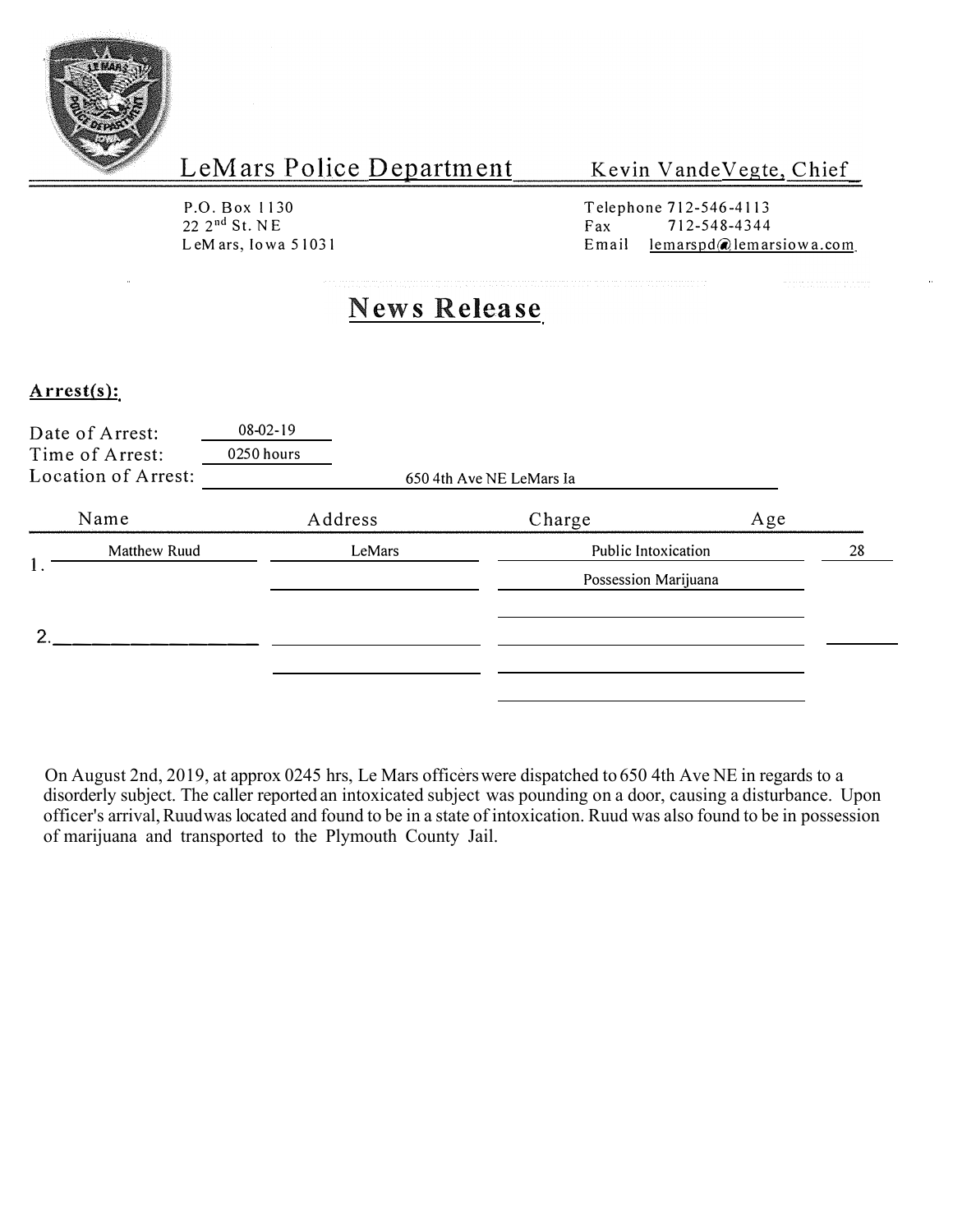

#### Kevin Vande Vegte, Chief

P.O. Box 1130<br>22 2<sup>nd</sup> St. NE

Telephone 712-546-4113<br>Fax 712-548-4344  $22 \cdot 2^{\text{nd}}$  St. NE Fax  $712-548-4344$ <br>LeMars, Iowa 51031 Email lemarspd email  $l$  emarspd $@$  lemarsiowa.com

# **News Release**

#### **Arrest(s):**

|    | Date of Arrest:<br>Time of Arrest:<br>Location of Arrest: | 08/03/2019<br>0100 Hours | 300 block 4th Street SE, Le Mars, IA 51031 |        |                 |    |
|----|-----------------------------------------------------------|--------------------------|--------------------------------------------|--------|-----------------|----|
|    | Name                                                      | Address                  |                                            | Charge | Age             |    |
|    | Lupercio, Samuel                                          |                          | 708 3rd Street,                            |        | OWI 1st offense | 29 |
| 1. |                                                           |                          | Ireton, IA 51027                           |        |                 |    |
|    |                                                           |                          |                                            |        |                 |    |
|    |                                                           |                          |                                            |        |                 |    |

On August 3rd, 2019 at approximately 0100 hours, a traffic stop was conducted on a vehicle for failing to obey to a stop sign at the intersection of 4th Street and 3rd A venue SE. The driver was identified as Samuel Lupercio, who showed signs of impairment and admitted to consuming alcohol before driving. Field sobriety testing was administered to Lupercio, who was then placed under arrest for OWI 1st offense.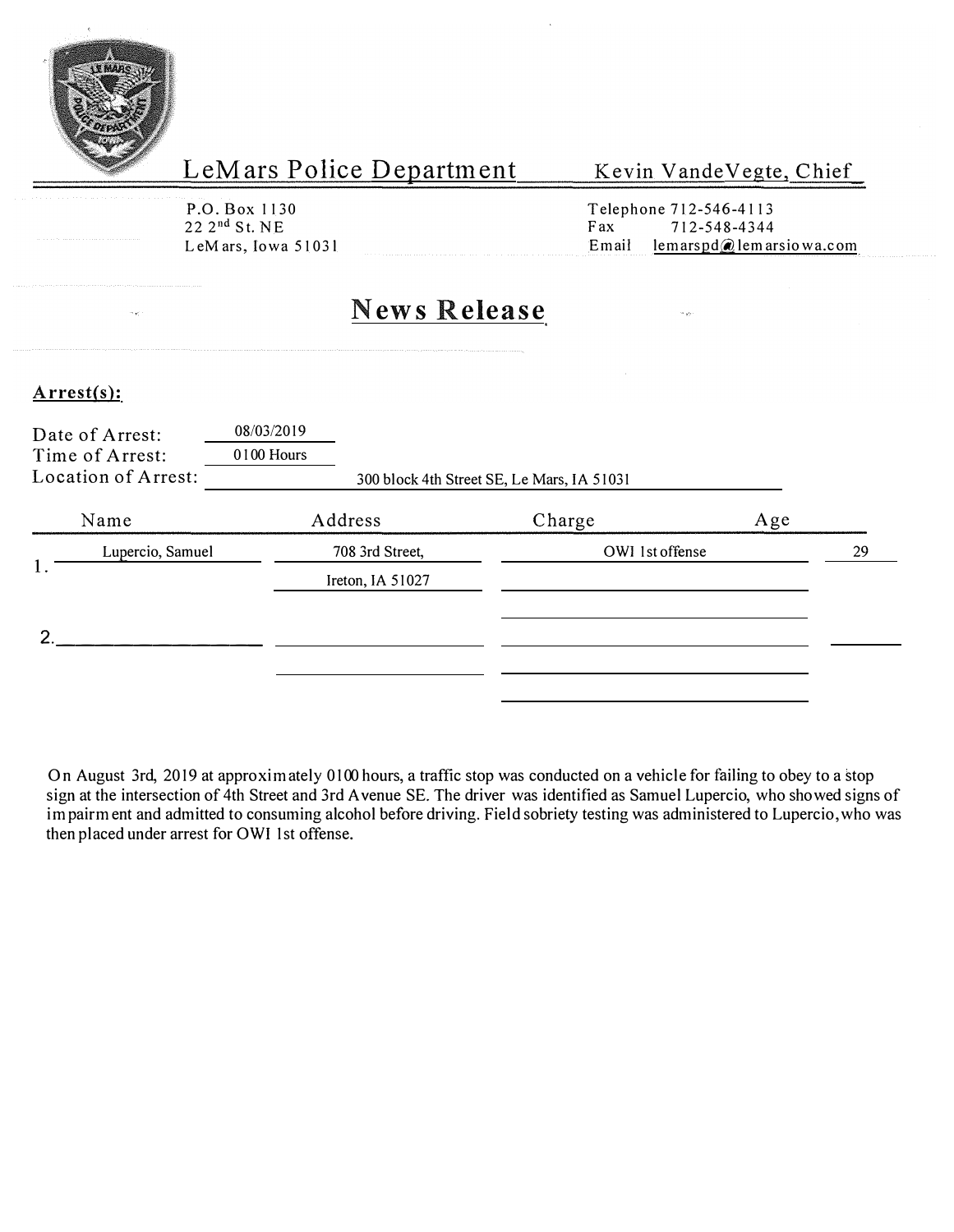

#### Kevin VandeVegte, Chief

P.O. Box 1130 22 2 nd S t. NE

Telephone 712-546-4113<br>Fax 712-548-4344 Fax 712-548-4344<br>Email lemarspd@lemar Le M ars, Iowa 51031 **E** mail lemarspd lemarsiow a.com

# **News Release**

#### **Arrest(s):**

|                     | Date of Arrest:<br>Time of Arrest:<br>Location of Arrest: | August 5, 2019<br>2356hrs |                                                          | 316 Central Ave. SE. Le Mars, Iowa 51031 |     |  |
|---------------------|-----------------------------------------------------------|---------------------------|----------------------------------------------------------|------------------------------------------|-----|--|
|                     | Name                                                      | Address                   |                                                          | Charge                                   | Age |  |
| Heyl, Quinn Kenneth |                                                           | 316 Central Ave. SE.      | Domestic Assault Impeding Air Flow<br>Child Endangerment |                                          | 25  |  |
|                     | Le Mars, Iowa 51031<br>Possession of Paraphernalia        |                           |                                                          |                                          |     |  |
|                     |                                                           |                           |                                                          |                                          |     |  |
|                     |                                                           |                           |                                                          | Possession of a Controlled Substance     |     |  |
|                     |                                                           |                           |                                                          |                                          |     |  |

On August 5, 2019, at approximately 2356 hrs, the Le Mars Police Dept. was dispatched to 316 Central Ave. SE. for a domestic assault in progress. As the result of the investigation, Quinn Heyl was placed under arrest for domestic assault - impeding air flow, child endangerment, possession of a controlled substance and possession of drug paraphernalia. Heyl was transported to the Plymouth County Jail.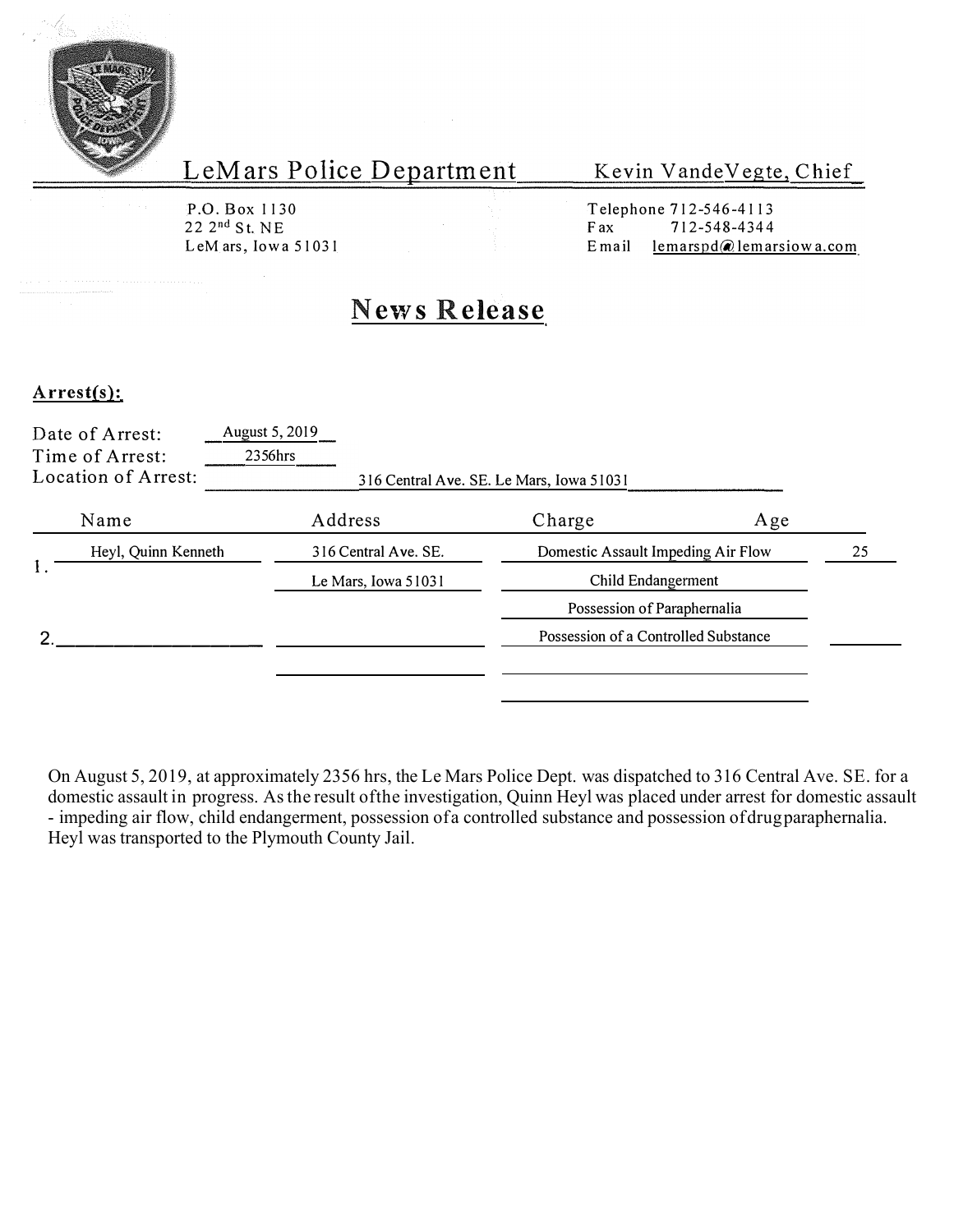

#### Kevin Vande Vegte, Chief

P.O. Box 1130 22 2 nd S t. NE LeMars, Iowa 51031

in.

Telephone 712-546-4113<br>Fax 712-548-4344 Fax  $712-548-4344$ <br>Email lemarspd $@$ lemar  $lemarspd@$  lemarsiowa.com

 $\hat{\mathcal{L}}$ 

### **News Release**

#### **Arrest(s):**

| Date of Arrest:<br>Time of Arrest:<br>Location of Arrest: | <b>August 8, 2019</b><br>$1410$ hours | 18 1st Ave NE              |     |    |
|-----------------------------------------------------------|---------------------------------------|----------------------------|-----|----|
| Name                                                      | Address                               | Charge                     | Age |    |
| Schwebach, Lindsay                                        | Sheldon                               | Theft 5th                  |     | 36 |
|                                                           |                                       | Possess drug paraphernalia |     |    |
| 2                                                         |                                       |                            |     |    |
|                                                           |                                       |                            |     |    |

On August 8th, 2019, Schwebach attempted to leave Fareway without paying for a bottle of alcohol. Schwebach was arrested and taken to the Plymouth County Jail on the theft 5th charge. While at the jail, Schwebach was found to be in possession of drug paraphernalia.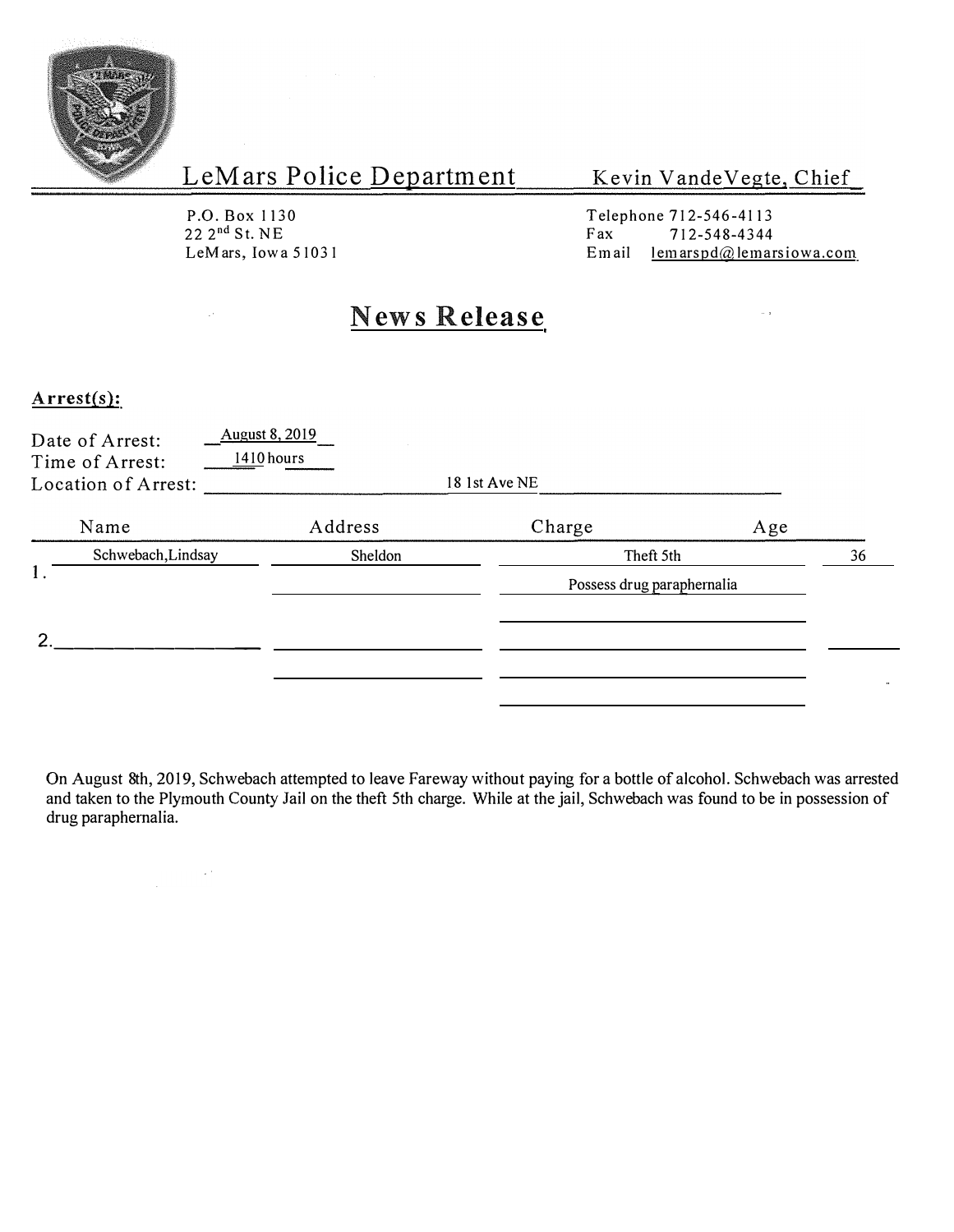

 $\hat{\epsilon}_{01\pm\frac{1}{2}}$ 

LeMars Police Department

### Kevin Vande Vegte, Chief

P.O. Box236 22 2 nd St. NE LeMars, Iowa 51031 Telephone 712-546-4113 Fax 712-548-4344 Email lemarspd@lemarsiowa.com

# **News Release**

### **Incident Complaint:**

| Date/Inc:<br>Time/Inc: |                                  |  |
|------------------------|----------------------------------|--|
| Date/Rep:              | <b>August 8, 2019</b>            |  |
| Time Rep:              | 1345 Hrs                         |  |
| Victim/Complainant:    | Brad Kraft                       |  |
| Address:               | 416 7th Ave SW                   |  |
|                        | Le Mars, IA $51031$              |  |
| Offense:               | Burglary and Theft 2nd           |  |
| Location of Offense:   | 416 7th Ave SW Le Mars, IA 51031 |  |

### Details:

t Le Mars Officers were called to 416 7th Ave SW for a theft complaint. The caller advised an unknown subject had entered an enclosed trailer on the property within the last two weeks. During the theft, a Red 2019 Coleman mini bike was stolen. If anyone has information about this incident please contact the Le Mars Police Department.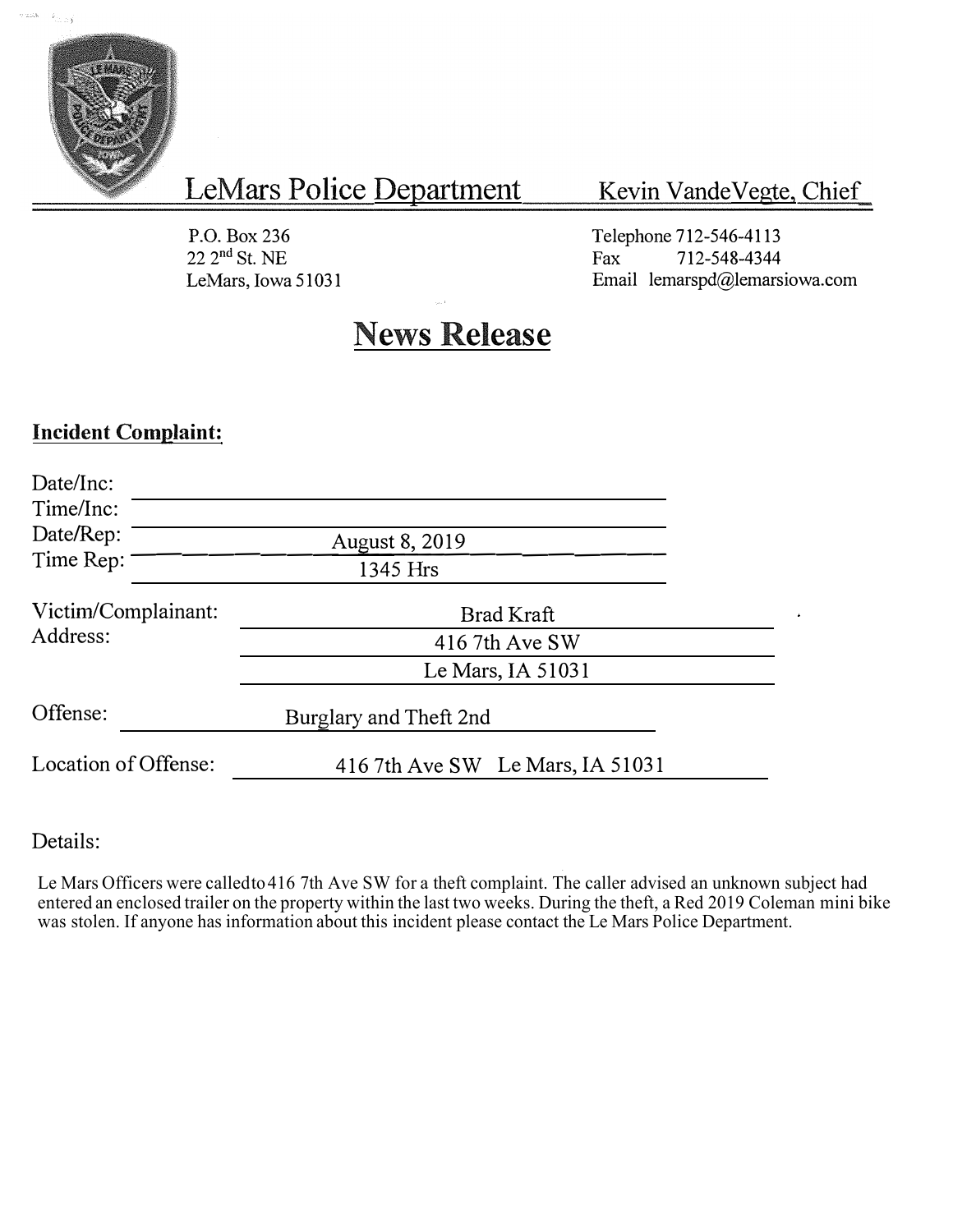

#### Kevin Vande Vegte, Chief

P.O. Box 1130<br>22 2<sup>nd</sup> St. NE

Telephone 712-546-41 13  $22 \t2^{nd}$  St. NE Fax 712-548-4344<br>LeMars, Iowa 51031 Email lemarspd@lemar  $l$ em arspd $@$  lemarsiowa.com

## **News Release**

#### **Arrest(s):**

| Date of Arrest:<br>Time of Arrest:<br>Location of Arrest: | <b>August 8th, 2019</b><br>0140 Hours | 500 block 5th Ave SW, Le Mars IA |     |    |
|-----------------------------------------------------------|---------------------------------------|----------------------------------|-----|----|
| Name                                                      | Address                               | Charge                           | Age |    |
| Hoekstra, Brian Lee                                       | Sioux Center, IA 51250                | Driving While Revoked 321J.21    |     | 41 |
| 1.                                                        |                                       | Operate w/out Interlock          |     |    |
|                                                           |                                       |                                  |     |    |
|                                                           |                                       |                                  |     |    |

On August 8th, 2019, Le Mars officers conducted a traffic stop on a Buick sedan in the 500 block of 5th Ave SW. The driver was identified as Brian Hoekstra, who has a temporary restricted license in the State of Iowa. Hoekstra did not possess the proper paperwork for the restricted license or an interlock ignition device. Hoekstra was jailed for the above charges.